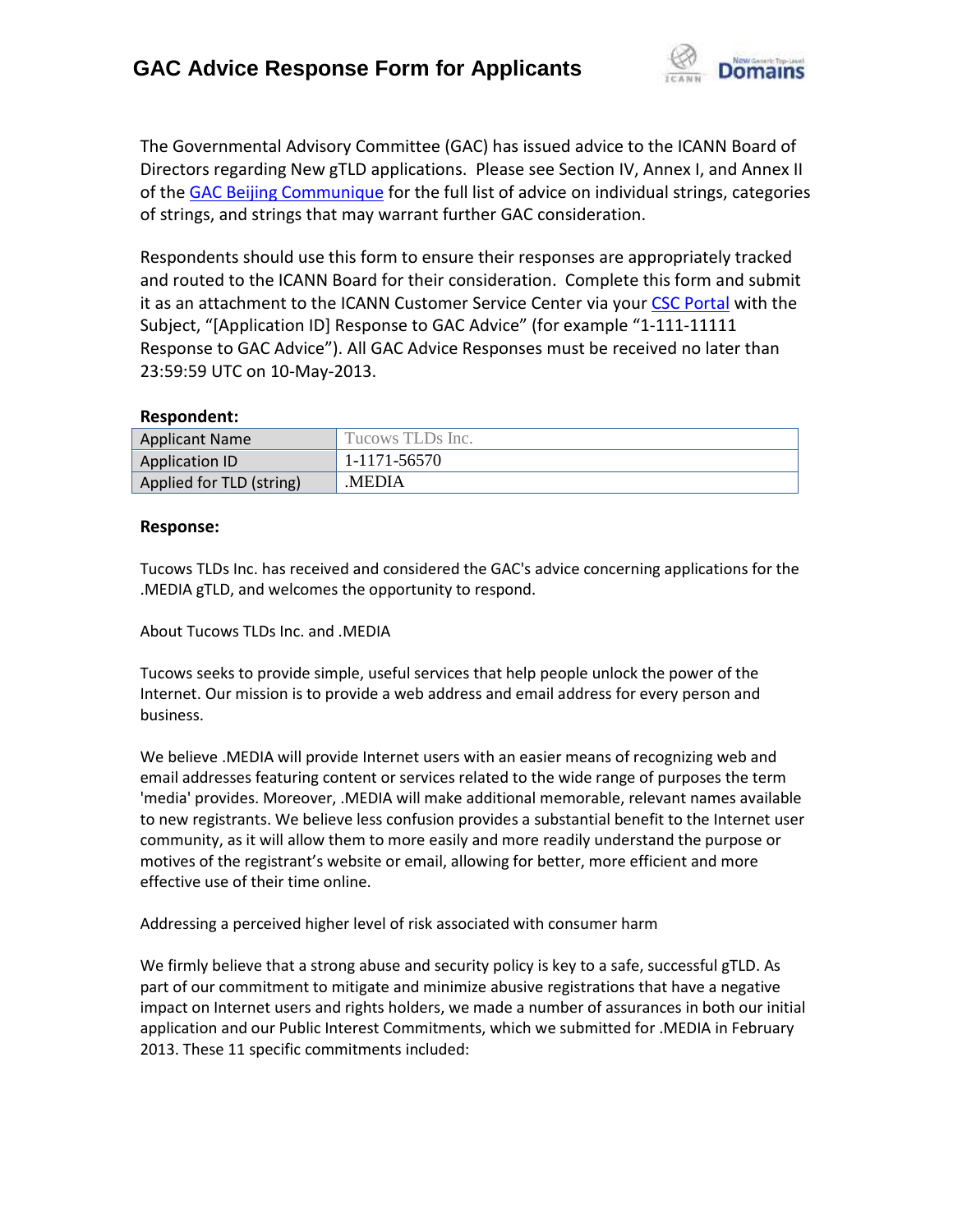

• Introducing a robust complaints handling process, and a commitment to timely review, resolve and respond to reported cases of abuse;

• Requiring registrars to adopt and enforce our Acceptable Use Policy (AUP) during the sales process, which includes a number of commitments and enforceable processes designed to ensure registered domain names will be used only for legitimate activities;

• Committing to provide an easily accessible flagging process to allow members of the public, law enforcement and other government entities to quickly and easily call attention to possible cases of non-compliance with our AUP.

GAC ADVICE: Safeguards applicable to all new gTLDs

Regarding safeguards the GAC believes should apply to all new gTLDs, we present the following responses:

1. WHOIS verification and checks — Registry operators will conduct checks on a statistically significant basis to identify registrations in its gTLD with deliberately false, inaccurate or incomplete WHOIS data at least twice a year. Registry operators will weight the sample towards registrars with the highest percentages of deliberately false, inaccurate or incomplete records in the previous checks. Registry operators will notify the relevant registrar of any inaccurate or incomplete records identified during the checks, triggering the registrar's obligation to solicit accurate and complete information from the registrant.

With registrar experience managing more than 14 million gTLDs and ccTLDs ingrained in the fabric of our corporate culture, WHOIS accuracy has always been of paramount of importance. As a result, we commit to conducting checks twice yearly to identify registrations with false, inaccurate or incomplete data. We further commit to notifying the relevant registrar of any accurate or incomplete records. Moreover, our Compliance Administrator and related team will be responsible for resolving issues in a timely fashion.

2. Mitigating abusive activity — Registry operators will ensure that terms of use for registrants include prohibitions against the distribution of malware, operation of botnets, phishing, piracy, trademark or copyright infringement, fraudulent or deceptive practices, counterfeiting or otherwise engaging in activity contrary to applicable law.

Our AUP, as described in section 29 of our application, defines a set of unacceptable behaviors by domain name registrants in relation to the use of their domain names. It specifically bans, among other practices, the use of a domain name for abusive or illegal activities, including spamming, phishing, willful distribution of malware, piracy, and the distribution of any other illegal material that violates the legal rights of others, including but not limited to rights of privacy or intellectual property protections.

We have always taken abusive activity extremely seriously within our registrar business, and pledge to continue to do so within our registry business.

3. Security checks — While respecting privacy and confidentiality, Registry operators will periodically conduct a technical analysis to assess whether domains in its gTLD are being used to perpetrate security threats, such as pharming, phishing, malware, and botnets. If Registry operator identifies security risks that pose an actual risk of harm, Registry operator will notify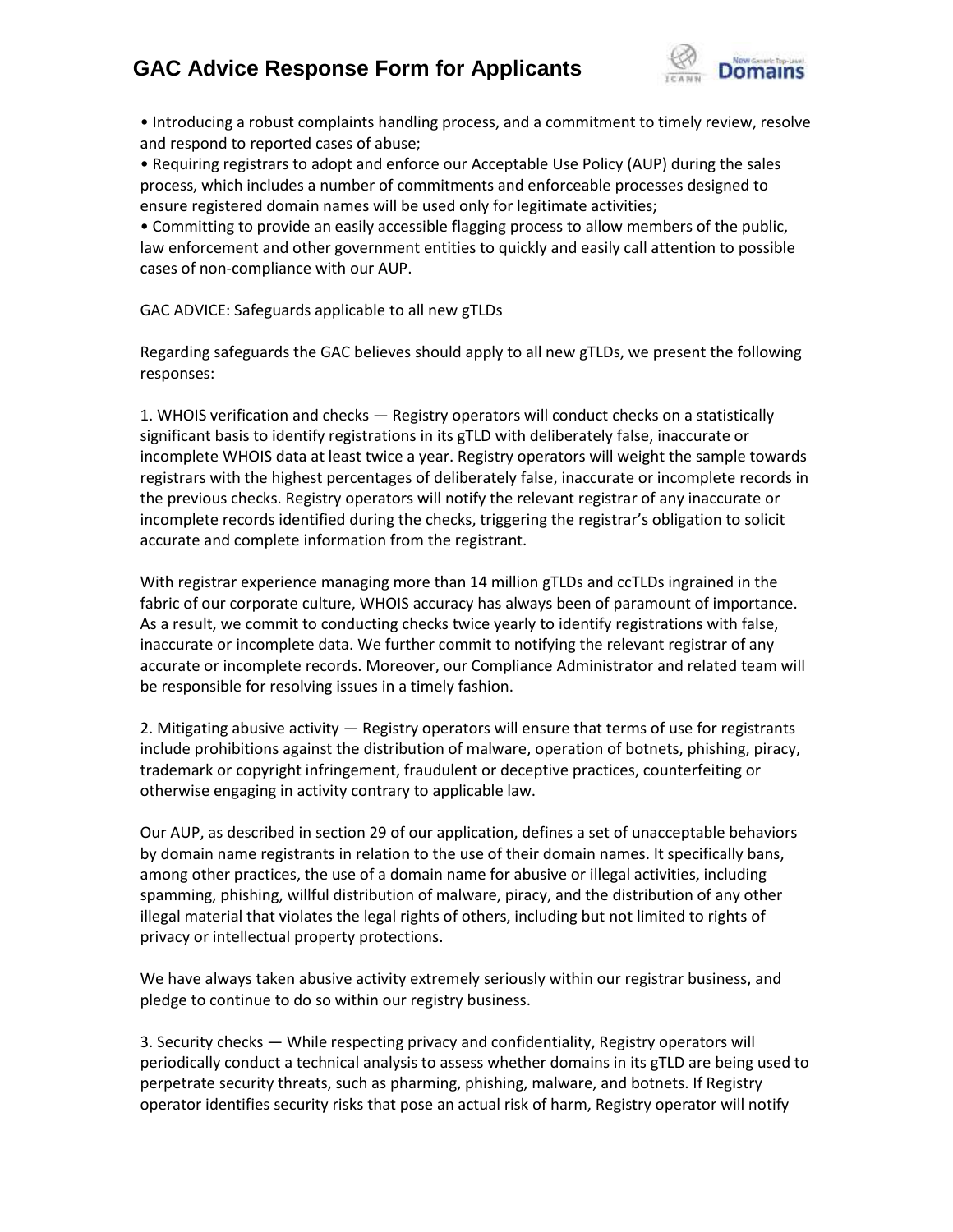

the relevant registrar and, if the registrar does not take immediate action, suspend the domain name until the matter is resolved.

As outlined in section 28.2 of our application, we have committed to introducing a significant abuse mitigation and prevention program based on best practice policy recommendations developed by the Council of Country Code Administrators (CoCCA), on lessons learned from previous gTLD launches, on the operating experience of TLDs such as .COM, and on participation in policy working groups and debate at ICANN. The Program is comprised of policies, procedures and resource allocation that aim to prevent and mitigate abusive practices at all levels of registry operations and domain name use.

A total of 25 ccTLDs use the CoCCA policy framework to ensure protection of the registry, and to minimize abusive registrations and other activities that affect the legal rights of others. We have updated the best parts of these policies to the new gTLD environment to protect the specific needs of the registry and the registrants, and the rights and needs of third parties. Wherever applicable, we also follow the recommendations of NIST SP 800-83 Guide to Malware Incident Prevention and Handling.

The prevention aspect of this policy requires us to proactively monitor the .MEDIA zone and assess whether domains are being used to perpetrate security threats (including pharming, phishing, malware and botnets). We reserve the right in our AUP, and will not hesitate to use that right, to shut down or block services, such as email, that are used as vectors by malware producers or other sources of abuse.

4. Documentation — Registry operators will maintain statistical reports that provide the number of inaccurate WHOIS records or security threats identified and actions taken as a result of its periodic WHOIS and security checks. Registry operators will maintain these reports for the agreed contracted period and provide them to ICANN upon request in connection with contractual obligations.

We commit to maintaining reports detailing security threats or inaccurate WHOIS records, and to maintaining these reports for inspection during the agreed contracted period, once further details on said requirements are made available.

5. Making and Handling Complaints – Registry operators will ensure that there is a mechanism for making complaints to the registry operator that the WHOIS information is inaccurate or that the domain name registration is being used to facilitate or promote malware, operation of botnets, phishing, piracy, trademark or copyright infringement, fraudulent or deceptive practices, counterfeiting or otherwise engaging in activity contrary to applicable law.

As detailed in section 28 of our application, we commit to implementing an abuse and complaint tracking and monitoring system that will be maintained 24 hours a day, seven days a week. All registry staff will be trained in both operating the system and managing/entering complaints. This system will provide a reliable and simple way for the public to inform us if they think there is a problem. Submissions of suspected infringement or abuse are monitored by Registrar Customer Service personnel and escalated according to severity. Upon escalation, we may take immediate action to protect registry system or the public interest or refer the matter to law enforcement if we suspect criminal activity.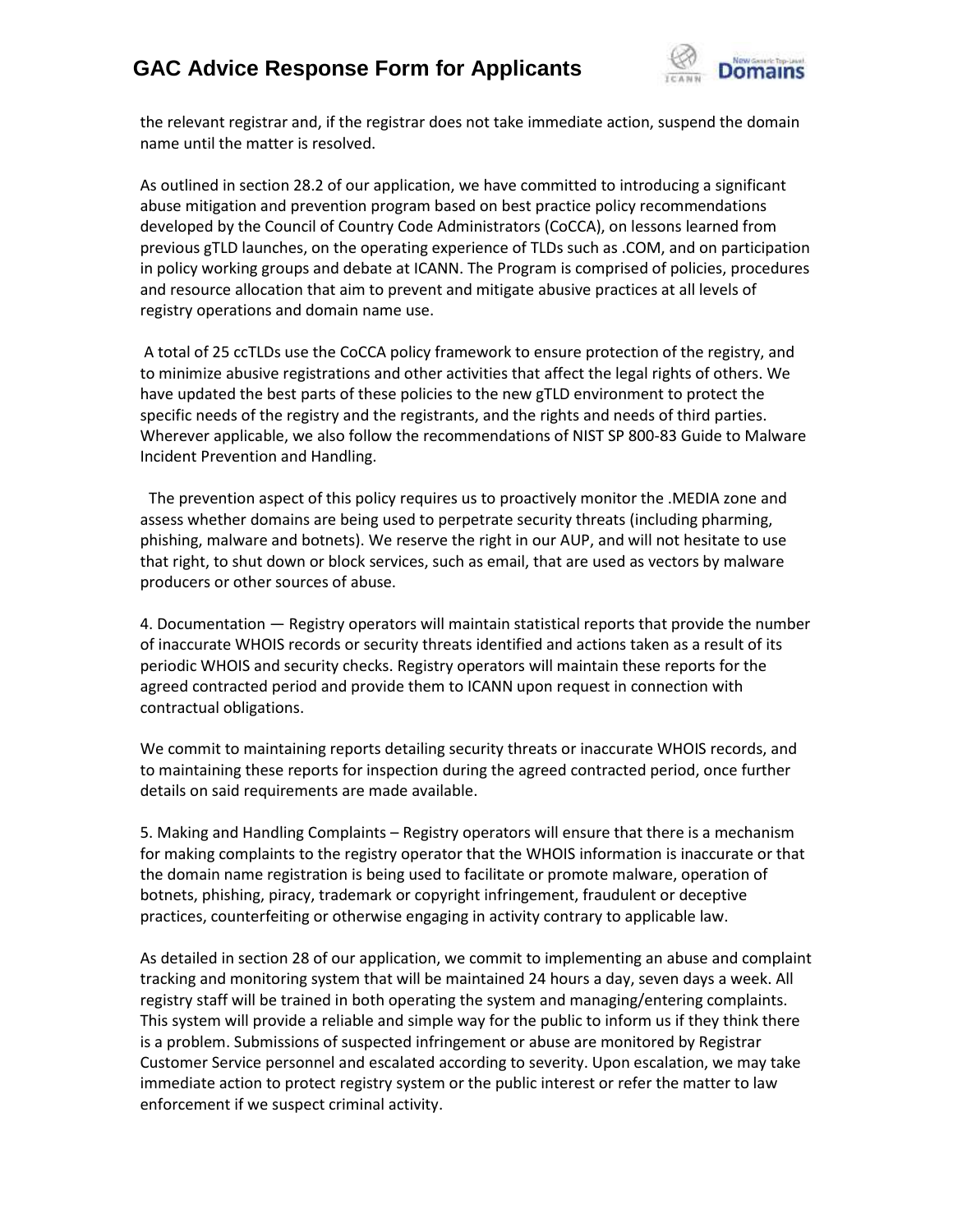

6. Consequences – Consistent with applicable law and any related procedures, registry operators shall ensure that there are real and immediate consequences for the demonstrated provision of false WHOIS information and violations of the requirement that the domain name should not be used in breach of applicable law; these consequences should include suspension of the domain name.

Our abuse prevention and mitigation program employs a model that includes registry-level suspensions for AUP and other policy violations, and also provides that the use of a domain is subject at all times to the AUP's provisions concerning cybercrime, prohibited content, intellectual property abuses and other issues of importance to the Internet, security, intellectual property, legal and law enforcement communities.

We reserve the right to cancel or suspend any name that in our sole judgment is in violation of the terms of service. With cancelation, to the extent permitted by applicable law, we may publish notice of the cancelation, along with a rationale for the decision.

We believe that this step is important for several reasons: (i) It will help us keep the trust of Internet users, who will see that our actions are not arbitrary; (ii) it will act as a deterrent, as violators' names will be published; and (iii) it will provide valuable additional information to users about which names are considered violations, by providing examples of names that have been canceled because they are offending terms.

In the case of clear-cut violations of the policies, we will take immediate action without refund of the registration fee.

GAC ADVICE: Consumer protection, sensitive strings, and regulated markets

Regarding the safeguards the GAC believes should apply to registries which fall under Category 1 within Annex 1 of its Beijing Communique, we believe the term 'media' and its notion of mass communication make .MEDIA a broad, generic term, and a gTLD which should enjoy the same freedom of similar, highly generic terms. That said, we appreciate the GAC's concern regarding the sensitivity of intellectual property within the new gTLD process, and therefore present the following responses to each of the GAC's five points within Annex 1 of the Beijing Communique.

1. Registry operators will include in its acceptable use policy that registrants comply with all acceptable laws, including those that relate to privacy, data collection, consumer protection (including in relation to misleading and deceptive conduct), fair lending, debt collection, organic farming, disclosure of data, and financial discourses.

Our AUP contains provisions enforceable to the extent that is possible under the terms of the registry agreement. As each GAC member country has individual acceptable and differing laws regarding privacy, data collection, consumer protection, fair lending, debt collection, organic farming, disclosure of data, and financial discourses, it is difficult to adhere to each country's specific laws. However, should GAC member countries achieve a suitable global standard for these, we would commit to adopting them.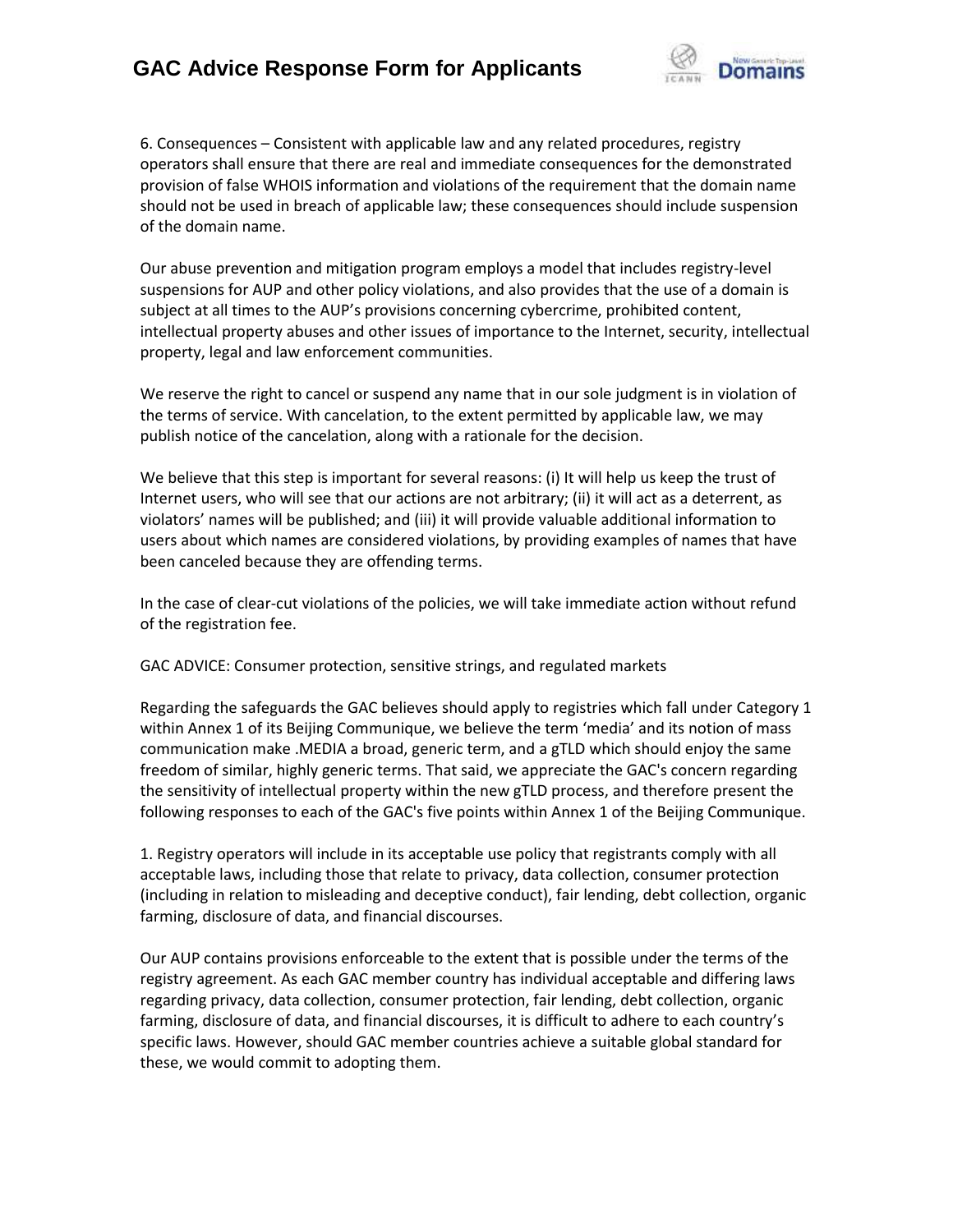

We require registrars to adopt and enforce our AUP during the sales process, which includes a number of commitments and enforceable processes designed to ensure that registered domain names will be used only for legitimate activities. A non-exhaustive list is provided above in our response to safeguard #2. Our AUP also explicitly prohibits the distribution of material that violates the legal rights of others, including but not limited to rights of privacy or intellectual property protections.

2. Registry operators will require registrars at the time of registration to notify registrants of this requirement.

We will require registrars to include the notification in their condition of registration to the registrant. Moreover, registrars will be periodically audited to ensure they are able to demonstrate compliance with this requirement.

As a company with extensive experience operating a reseller channel, we are well-versed in auditing companies to ensure contractual compliance, and always take the initiative to ensure both ourselves and our partners are following best practices regarding AUPs and contracts.

3. Registry operators will require that registrants who collect and maintain sensitive health and financial data implement reasonable and appropriate security measures commensurate with the offering of those services, as defined by applicable law and recognized industry standards.

We believe the protection of personal data and privacy is paramount, and expectations regarding the importance of this are set forth within our policies and processes. We therefore commit to establishing expectations regarding a registrant's treatment of sensitive data within our own registration agreement, to the extent that is possible as a Canadian company subject to Canada's privacy regulations.

4. Establish a working relationship with the relevant regulatory, or industry self-regulatory, bodies, including developing a strategy to mitigate as much as possible the risks of fraudulent, and other illegal, activities.

As there are no global regulatory or self-regulatory bodies for the media industry, and given the wide-reaching, global nature of the .MEDIA extension, we do not believe there is a single, authoritative regulatory body in which to establish a working relationship. That said, should such an organization emerge in the future, or should ICANN mandate working with a particular organization, we would commit to doing so.

5. Registrants must be required by the registry operators to notify to them a single point of contact which must be kept up-to-date, for the notification of complaints or reports of registration abuse, as well as the contact details of the relevant regulatory, or industry selfregulatory, bodies in their main place of business.

At a high level, we support the notion of contacting registrants directly in the event of complaints reports or reports of registration abuse.

It should be noted that inserting the registry in the registrant-registrar relationship is a paradigm registrants, registrars and resellers are largely unfamiliar with in the gTLD space.